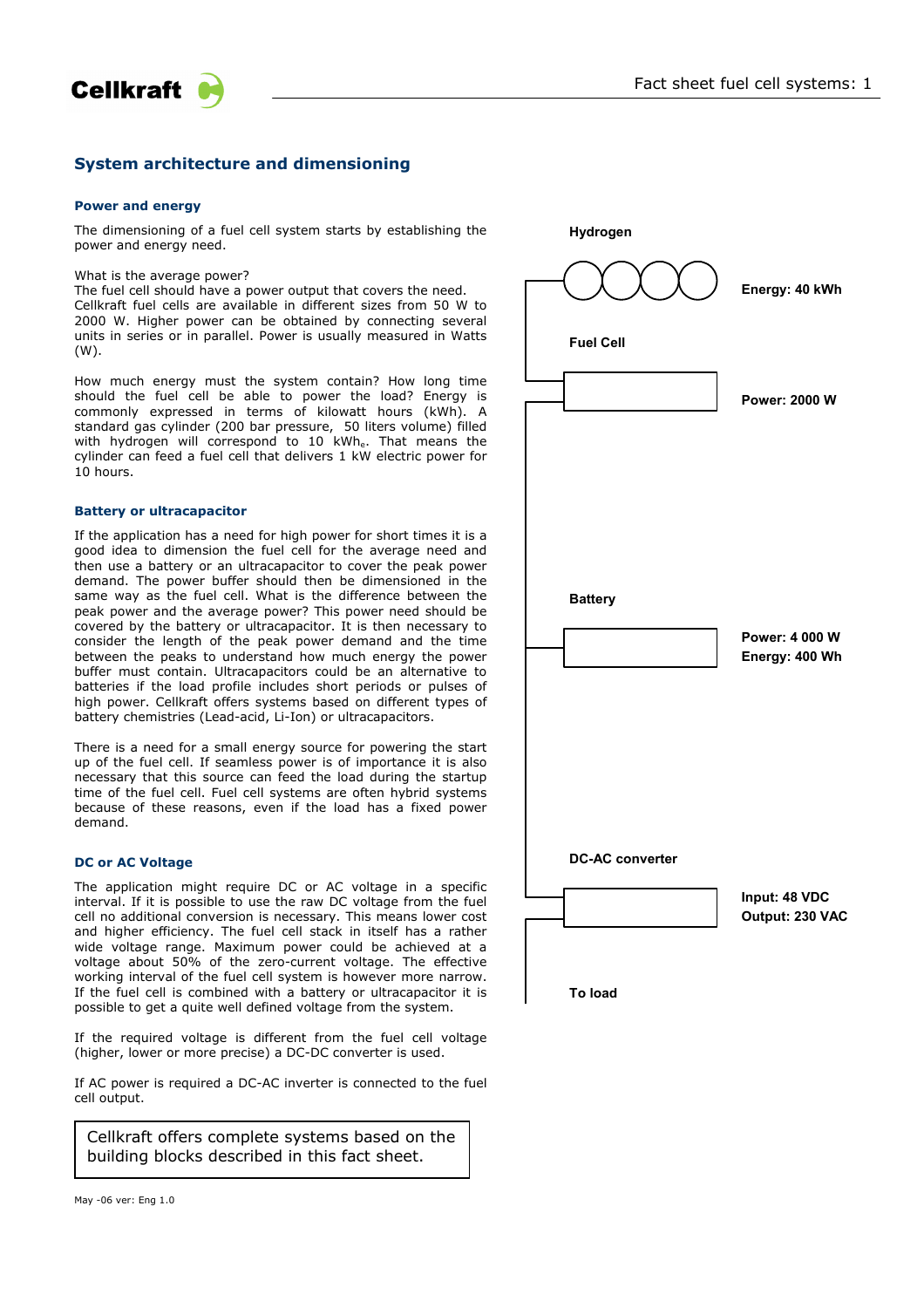



# **Efficiency and hydrogen consumption**

# **Efficiency**

The efficiency of a fuel cell system is defined as the percentage of the fuel that is converted to electric energy. This is made by comparing the output electric energy with the consumed chemical energy. The common value of chemical energy is the lower heating value (LHV) of the fuel.

### **Hydrogen consumption**

High efficiency means low hydrogen consumption. A fuel cell system that delivers 1000 W net power will consume hydrogen according to the table to the right.

## **Why is the efficiency not 100%**

All energy conversions will lead to a certain amount of degradation of energy quality. All input energy will not come out as output. Some of the energy will be lost as heat.

Fuel cell development work aims to maximise the output by minimising the losses. The losses could be traced to either the stack or the components of system. The fuel cell stack converts the chemical energy to electric energy. The electrochemical process and the conductance of current will however lead to losses and heat generation. These losses always increase at high current outtake. Stack design and operating conditions could be optimised to reduce the losses. There are two kinds of losses at system level: Fuel losses and electric losses. The fed hydrogen will be converted to electricity in the stack. Small amounts of hydrogen will however be purged out of the system. This fuel will represent a minor loss that must be considered when establishing the efficiency. The last thing to consider is the internal components of the system. They will consume some of the power delivered from the stack. Components like the air blower, cooling pump, cooling fans, valves and control circuits will support the stack and consume electric power. The net power delivered from the system will be slightly lower than the gross power from the stack, because of the internal consumption. The overall efficiency of the system takes all these losses into account.

Cellkraft S-1000 has an efficiency of 47 % at 1000 W net output. That corresponds to a hydrogen consumption of 12,7 nl/min.

May -06 ver: Eng 1.0

*Efficiency Fuel Electricity* <sup>=</sup>

| Efficiency |          | Hydrogen   Hydrogen |
|------------|----------|---------------------|
| $\%$ )     | (nI/min) | (g/h)               |
| 35         | 17.1     | 86,0                |
| 40         | 14,9     | 75,3                |
| 45         | 13,3     | 66,9                |
| 50         | 11.9     | 60,2                |

Efficiency and hydrogen consumption.

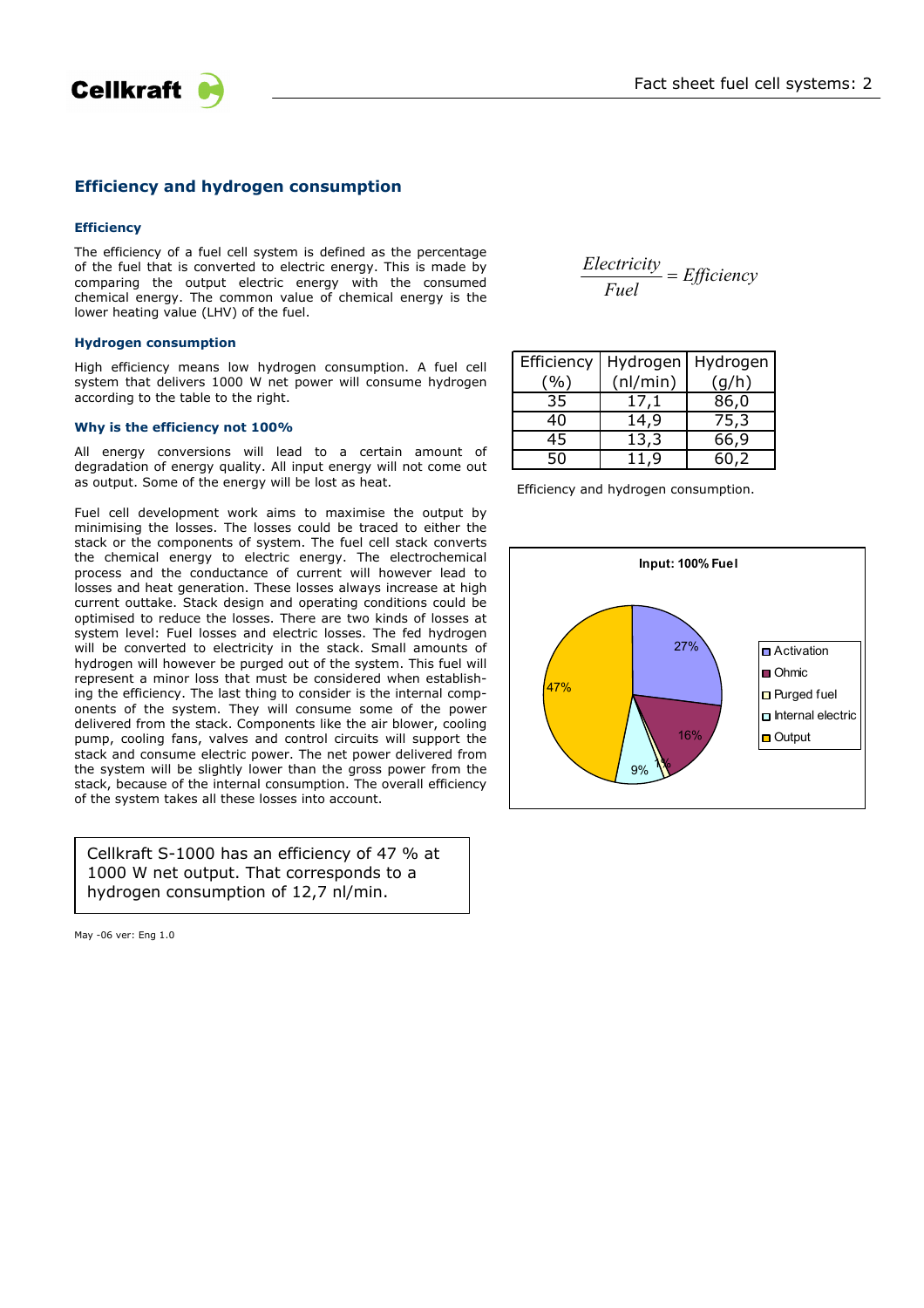

# **Reliability and durability**

#### **Start-stop operation**

Since February 2007 a test sequence is performed on two S-1000 units at a customer site. The sequence includes a start/stop operating cycle where the fuel cell is off three hours or six hours between starts. Up until September 2007 the fuel cell has performed more than 1000 such start/stop cycles with no significant degradation.

### **Continuous operation**

Test cells operating at full power continuously is a method to explore the durability of the stack. Cellkraft has demonstrated operation of fuel cells in excess of 13 000 hours in lab tests. System components are carefully chosen to have life times exceeding 20.000 hours.

## **Reliability: example 1**

The S-series is field tested to verify the characteristics. During the winter 2004 on a distant mountain top in the northern part of Sweden. Autonomous operation, internet monitoring and remote control was tested under varying ambient conditions. The fuel cell was in operation 24 hours a day – no supervision or maintenance.

### **Reliability: example 2**

The system was installed 14th of February 2005. It is situated 20 meters from the seaside on the island Lidingö close to Stockholm. The system occupies  $3 \text{ m}^2$  and the installation was less than 2 hours. The system is stand-alone with no physical connections to the surroundings. A GPRS-modem transmits information about the function of the system (Voltage, Current) and the energy content of the storage (kWh). The system was in operation during the winter 2005 and worked continuously.

#### **Reliability: example 3**

An S-series based system was shipped to Tasmania in the autumn of 2006 and installed on Antarctica by the customer spring 2007 by using the installation manual. After initial testing at the Australian Mawson base the system will subsequently be moved to Bechervaise Island (picture). Transport to and successful installation on Antarctica by a customer shows the robustness of the system in terms of installation.

Cellkraft S-1000 has an expected lifetime of 15 years and 20 000 hours of operation.



Reliability example #1



Reliability example #2



Reliability example #3

Sept -07 ver: Eng 1.1